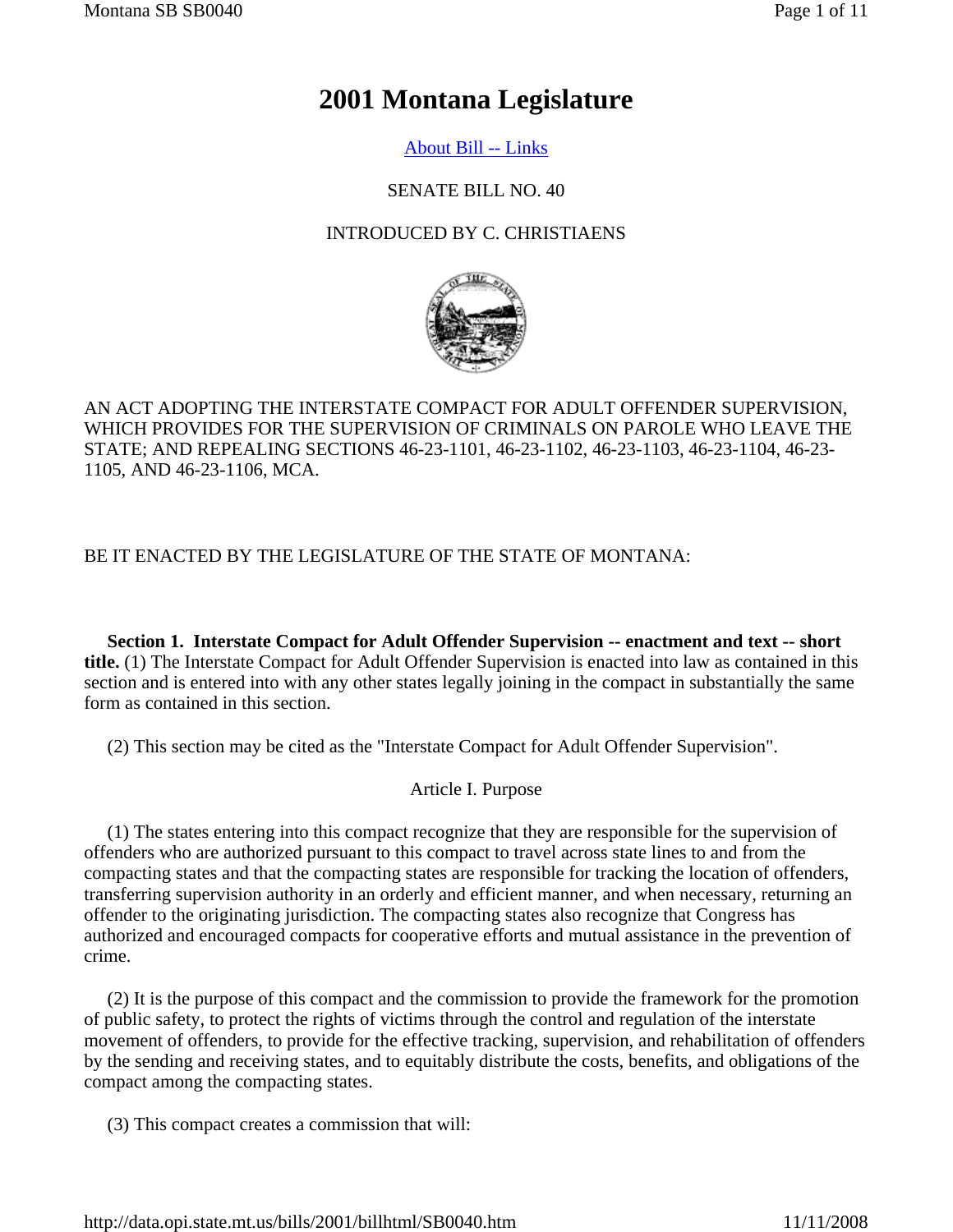(a) establish uniform procedures to manage the movement between states of offenders placed under and released under the jurisdiction of courts, parole officers, correctional institutions, and other criminal justice agencies;

 (b) ensure an opportunity for input and timely notice to victims and to jurisdictions where offenders are authorized to travel or to relocate across state lines;

 (c) establish a system of uniform data collection, access to information on active cases by authorized criminal justice officials, and regular reporting of compact activities to heads of state councils and to state executive, judicial, and legislative branches and criminal justice administrators;

 (d) monitor compliance with rules governing the interstate movement of offenders and initiate interventions to address and correct noncompliance; and

 (e) coordinate training and education regarding the regulation of interstate movement of offenders for officials involved in that activity.

 (4) The compacting states recognize that an offender does not have a right to live in another state and that accredited officers of a sending state may at any time enter a receiving state and apprehend an offender under supervision, subject to the provisions of state laws, this compact, and rules promulgated under this compact. It is the policy of the compacting states that the activities conducted by the commission are the formation of public policies and are therefore public business.

## Article II. Definitions

 As used in this compact, unless the context clearly requires a different construction, the following definitions apply:

 (1) "Adult" means a person legally classified as an adult and a minor treated as an adult by court order or by a statute or other operation of law.

(2) "Commission" means the interstate commission for adult offender supervision.

 (3) "Commissioner" means the voting representative of each compacting state appointed pursuant to Article IV of this compact.

(4) "Compact" means the Interstate Compact for Adult Offender Supervision.

 (5) "Compact administrator" means the individual in each compacting state, appointed pursuant to Article IV of this compact, who is responsible for the administration and management of the state's supervision and transfer of offenders subject to the terms of this compact and rules adopted under this compact.

(6) "Compacting state" means a state that has enacted this compact.

(7) "Department" means the department of corrections.

 (8) "Member" means the commissioner of a compacting state or the commissioner's designee, who must be an individual officially connected with the commissioner.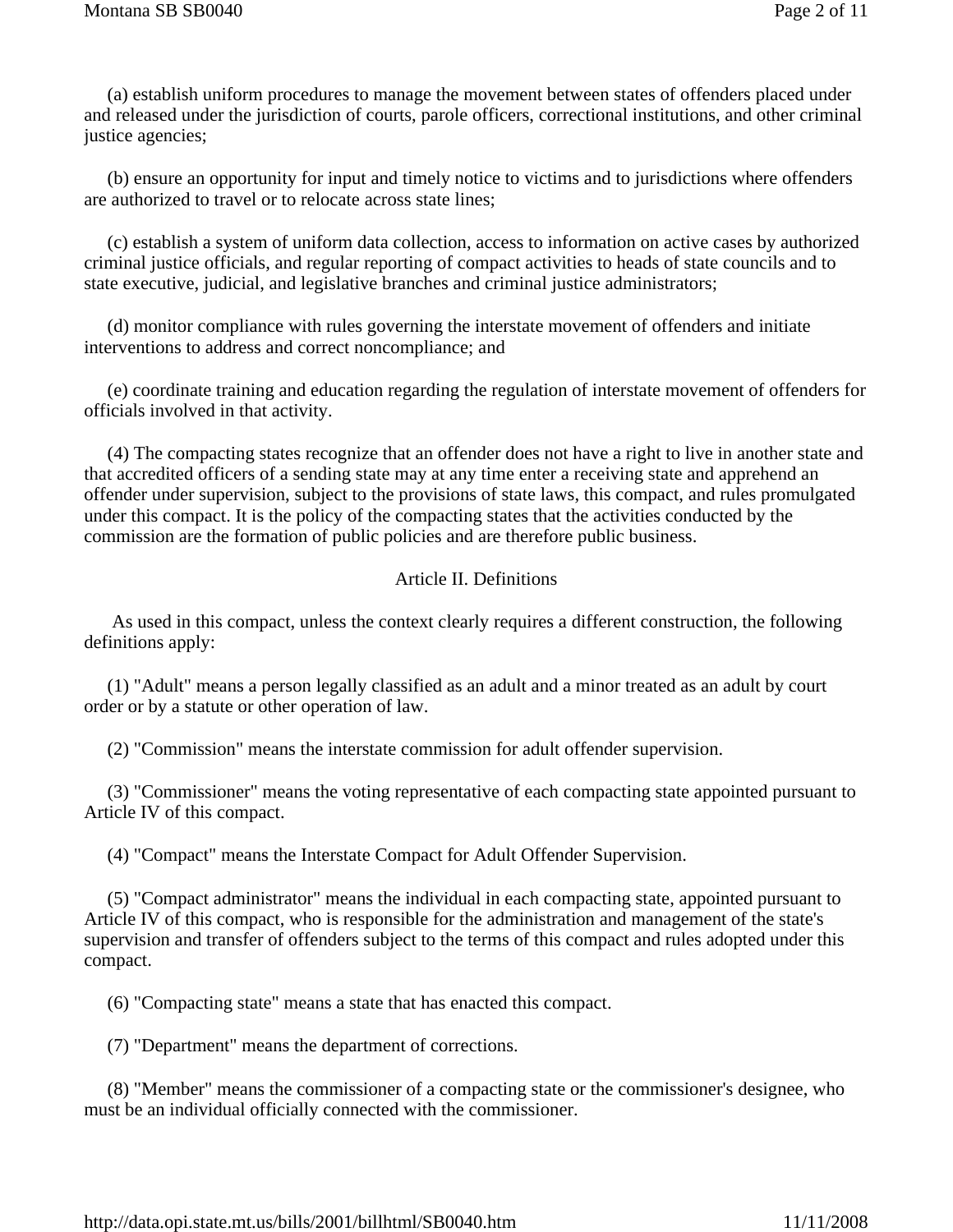(9) "Noncompacting state" means a state that has not enacted this compact.

 (10) "Offender" means an adult subject to supervision as the result of the commission of a criminal offense and released under the jurisdiction of a court, parole officer, correctional institution, or other criminal justice agency.

 (11) "State" means a state of the United States, the District of Columbia, or a territorial possession of the United States.

 (12) "State council" means the state council for interstate adult offender supervision created pursuant to Article IV of this compact.

#### Article III. The Compact Commission

 (1) There is an interstate commission for adult offender supervision. The commission is a joint agency of the compacting states. The commission has the powers and duties set forth in this compact and any additional powers conferred upon it by subsequent action of the legislatures of the compacting states in accordance with the terms of this compact.

 (2) The commission consists of commissioners appointed by resident members of the state councils for the compacting states. The commission also includes individuals appointed by the commission who are not commissioners and who are members of interested organizations. The noncommissioner members must include one member each of national organizations of governors, legislators, state chief justices, attorneys general, and crime victims. Noncommissioner members are ex officio nonvoting members. The commission may provide by rule for additional, ex officio nonvoting members as it considers necessary.

 (3) Each compacting state represented at a meeting of the commission is entitled to one vote. A majority of the compacting states constitutes a quorum for the transaction of business, unless a larger quorum is required by a commission rule.

 (4) The commission shall establish an executive committee, which must include commission officers, members, and others as determined by commission rule. The executive committee may act on behalf of the commission when the commission is not in session, except that the executive committee may not adopt commission rules. The executive committee shall conduct the daily activities of the commission, administer enforcement of and compliance with the compact and commission rules, and perform other duties assigned by the commission or set forth in commission rules.

#### Article IV. The State Council

- (1) There is a state council. The state council is composed of:
- (a) a house member appointed by the speaker of the house;
- (b) a senate member appointed by the president of the senate;
- (c) a judge appointed by the chief justice;
- (d) the compact administrator; and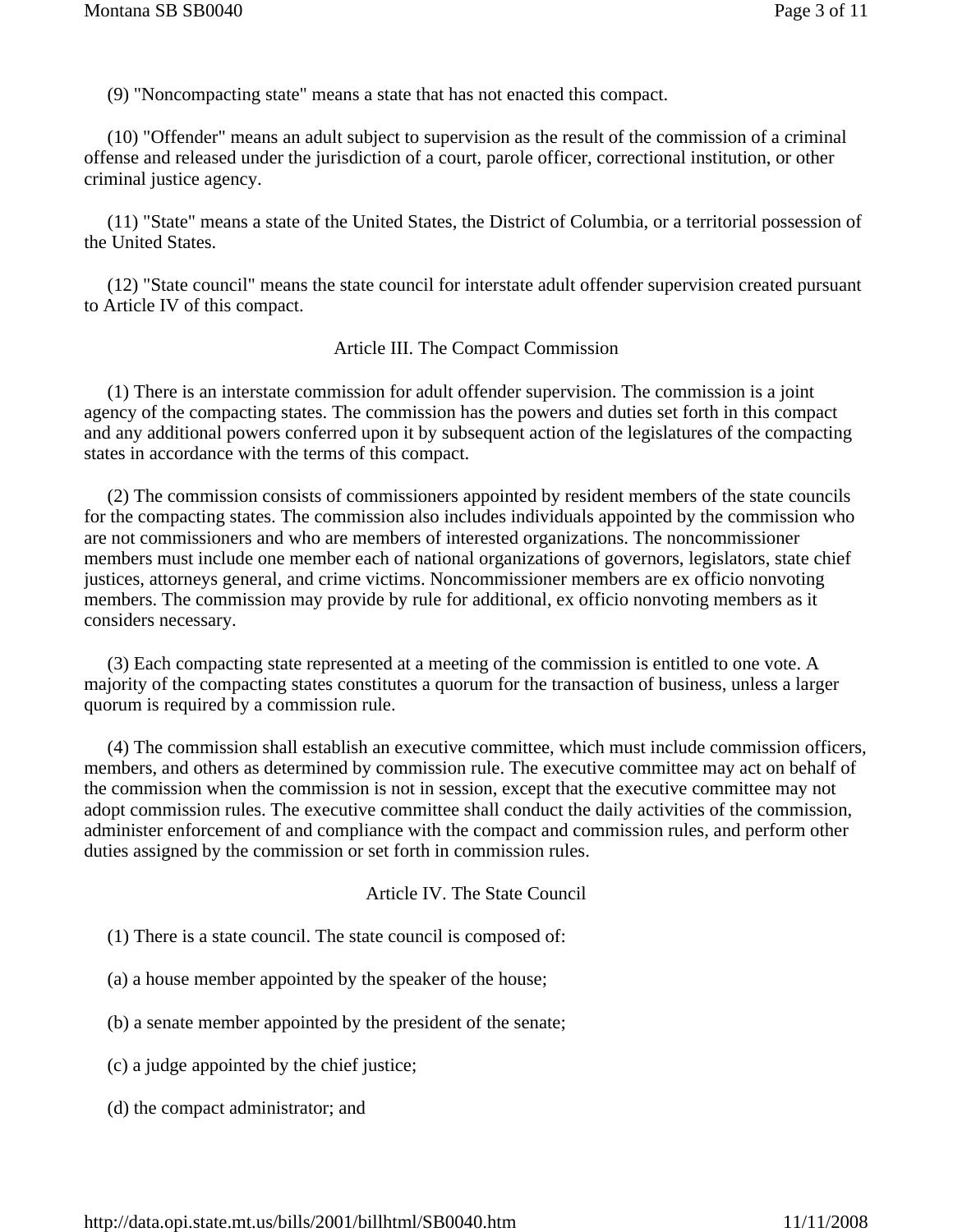(e) a parole officer, a law enforcement officer, and a member of a victim's rights group, each appointed by the director of the department.

(2) State council members serve at the pleasure of the appointing authority.

 (3) The state council is attached to the department for administrative purposes only as provided in 2- 15-121.

 (4) The governor shall appoint an individual who is knowledgeable concerning the interstate supervision of offenders as the compact administrator. The compact administrator is the compact commissioner and presiding officer of the council.

 (5) The state council shall develop policies concerning the operation of the compact within this state. The state council may adopt rules, including rules proposed by the commission for adoption by this state, to implement the compact.

Article V. Powers and Duties of the Commission

The commission may:

(1) adopt a seal and suitable rules governing the management and operation of the commission;

(2) propose rules for adoption by the compacting states;

 (3) oversee, supervise, and coordinate the interstate movement of offenders subject to the terms of this compact and applicable rules;

 (4) enforce compliance with compact provisions and applicable commission rules, using all necessary and proper means, including but not limited to the use of judicial process;

(5) establish and maintain offices;

(6) purchase and maintain insurance and bonds;

(7) borrow, accept, or contract for services of personnel, agents, and consultants;

(8) appoint officers and committees;

 (9) establish personnel policies and programs relating to, among other things, conflicts of interest, rates of compensation, and qualifications of personnel;

 (10) accept donations and grants of money or services or equipment, supplies, materials, or other personal property;

 (11) lease, purchase, accept contributions or donations of, or otherwise own, hold, improve, or use real or personal property;

 (12) sell, convey, mortgage, pledge, lease, exchange, abandon, or otherwise dispose of real and personal property;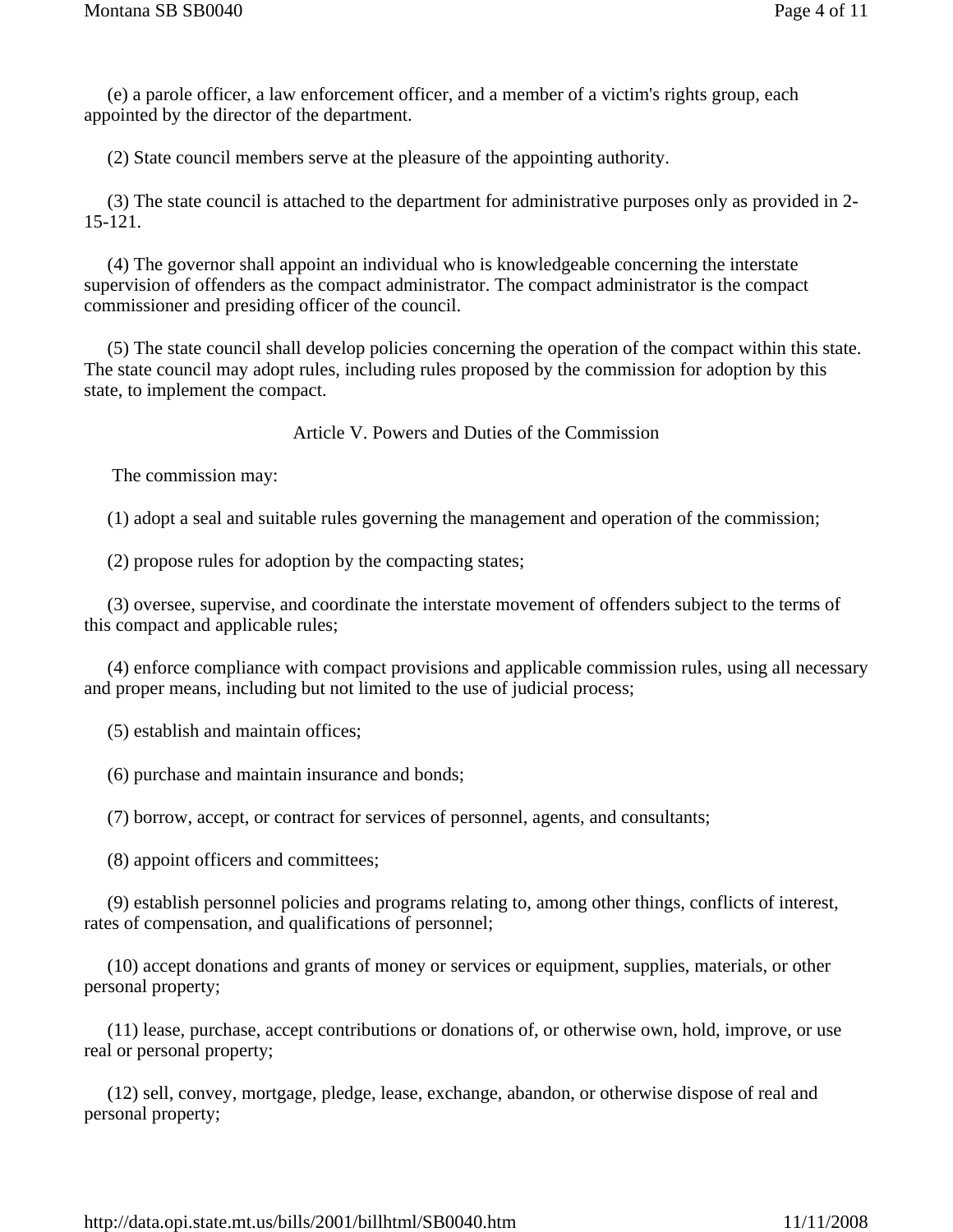(13) establish a budget, make expenditures, and levy dues as provided in Article X of this compact;

(14) sue and be sued;

(15) provide by rule for resolution of disputes among compacting states;

 (16) report annually to the legislatures, governors, judiciaries, and state councils of the compacting states concerning the activities of the commission, including any recommendations of the commission;

 (17) coordinate education, training, and public awareness regarding the interstate movement of offenders for officials involved in that activity;

(18) establish uniform standards for reporting, collecting, and exchanging data; and

 (19) perform other functions that may be necessary or appropriate to achieve the purposes of this compact.

Article VI. Organization and the Operation of the Commission

 (1) The commission shall, by a majority vote of the members, adopt rules to govern its conduct and necessary or appropriate to carry out the purposes of the compact, including but not limited to rules:

(a) establishing the fiscal year of the commission;

 (b) establishing an executive committee and other necessary committees, providing reasonable standards and procedures for the committees, and governing general and specific delegations of authority or functions to the committees;

(c) providing reasonable procedures for calling and conducting meetings of the commission;

(d) establishing the titles and responsibilities of the officers of the commission;

(e) establishing personnel policies for commission staff;

 (f) providing a mechanism for concluding the operations of the commission and the equitable return of any surplus funds that may exist upon the termination of the compact after the payment and reserving of all of its debts and other obligations;

(g) providing transition rules for initial administration of the compact;

 (h) establishing standards and procedures for compliance and technical assistance in carrying out the compact;

(i) providing for notice to offenders' victims and an opportunity for the victims to be heard;

(j) relating to offender registration and compliance;

(k) relating to violations by and return of offenders;

(l) establishing offender transfer procedures and forms;

http://data.opi.state.mt.us/bills/2001/billhtml/SB0040.htm 11/11/2008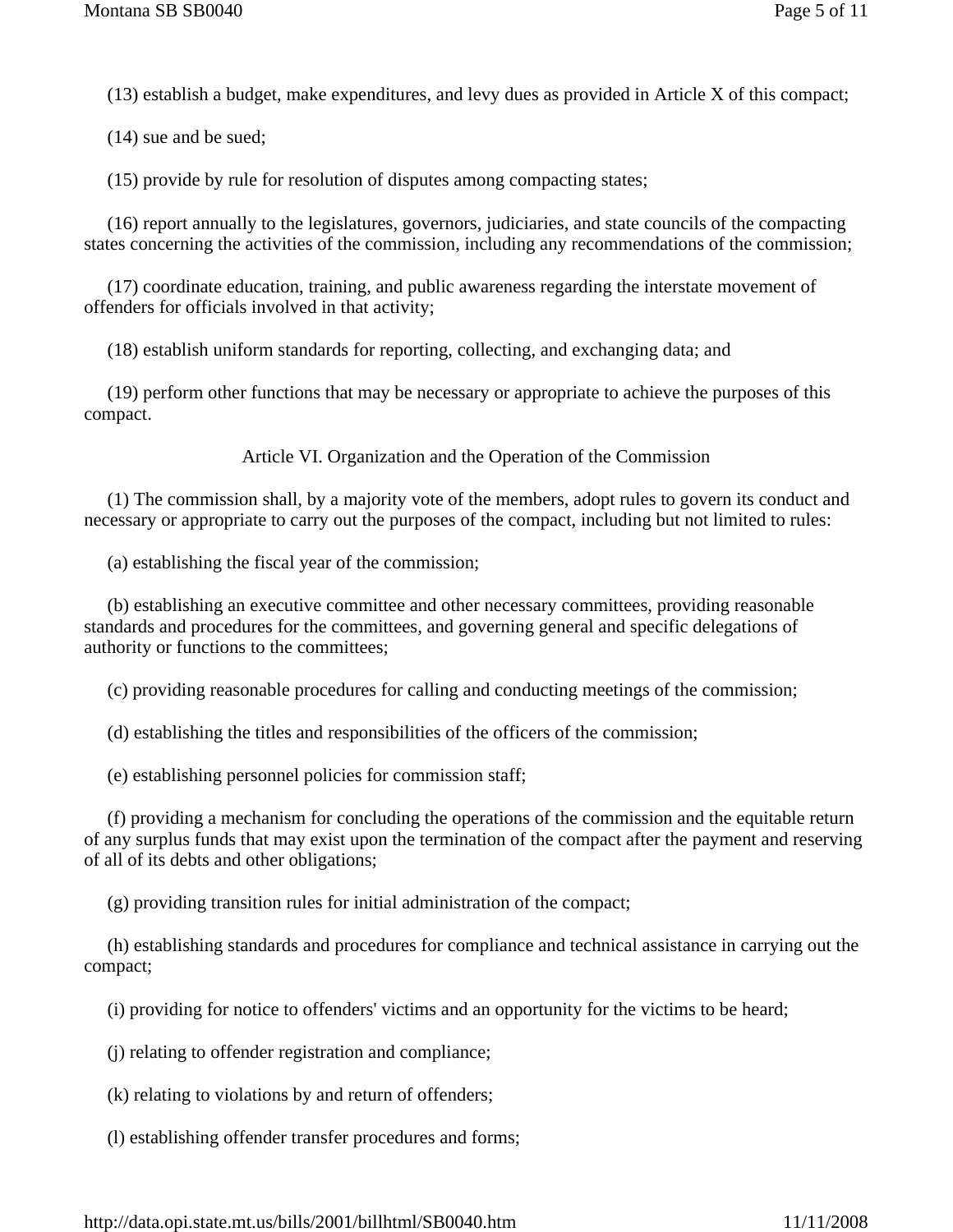- (m) providing standards for offender eligibility for transfer;
- (n) providing for the collection of restitution and fees from offenders;
- (o) providing for data collection and reporting;
- (p) establishing the level of offender supervision to be provided by a receiving state;
- (q) providing for mediation, arbitration, and other methods of dispute resolution; and

 (r) establishing conditions and procedures under which commission records are available to the public for inspection or copying. The rules may exempt records from disclosure that would adversely affect personal privacy rights or proprietary interests. The rules may make available to law enforcement agencies records and information otherwise exempt from disclosure, and the commission may enter into agreements with law enforcement agencies to exchange records and information otherwise exempt from disclosure.

 (2) The commission's initial rules must be adopted within 12 months of the commission's first meeting.

 (3) (a) The commission shall, by a majority vote of the members, elect from among its members a presiding officer and a vice presiding officer, each of whom has the powers and duties specified in commission rules. The presiding officer or the vice presiding officer in the event of the presiding officer's absence or disability shall preside at all meetings of the commission. The presiding officer and vice presiding officer shall serve without compensation or remuneration from the commission other than, subject to the availability of budgeted funds, reimbursement for actual and necessary costs and expenses incurred in the performance of their duties.

 (b) The commission shall, through its executive committee, appoint an executive director for a term and upon conditions and for compensation that the commission considers appropriate. The executive director shall serve as secretary to the commission and shall hire and supervise staff as authorized by the commission. A member may not be appointed as executive director.

(4) The commission shall maintain its books and records in accordance with commission rules.

 (5) (a) Except for a claim arising from intentional conduct or gross negligence, the members, officers, executive director, and employees of the commission are immune from suit and liability, either personally or in their official capacity, for any claim for personal injury or property damage arising out of an act, error, or omission that occurred within the course and scope of commission employment or duties.

 (b) The commission shall defend an individual referred to in subsection (5)(a) in any civil action for which the individual is granted immunity under subsection  $(5)(a)$ .

 (c) The commission shall indemnify an individual referred to in subsection (5)(a) in the amount of any settlement obtained against the individual arising out of a civil action for which the individual is granted immunity under subsection (5)(a).

Article VII. Activities of the Commission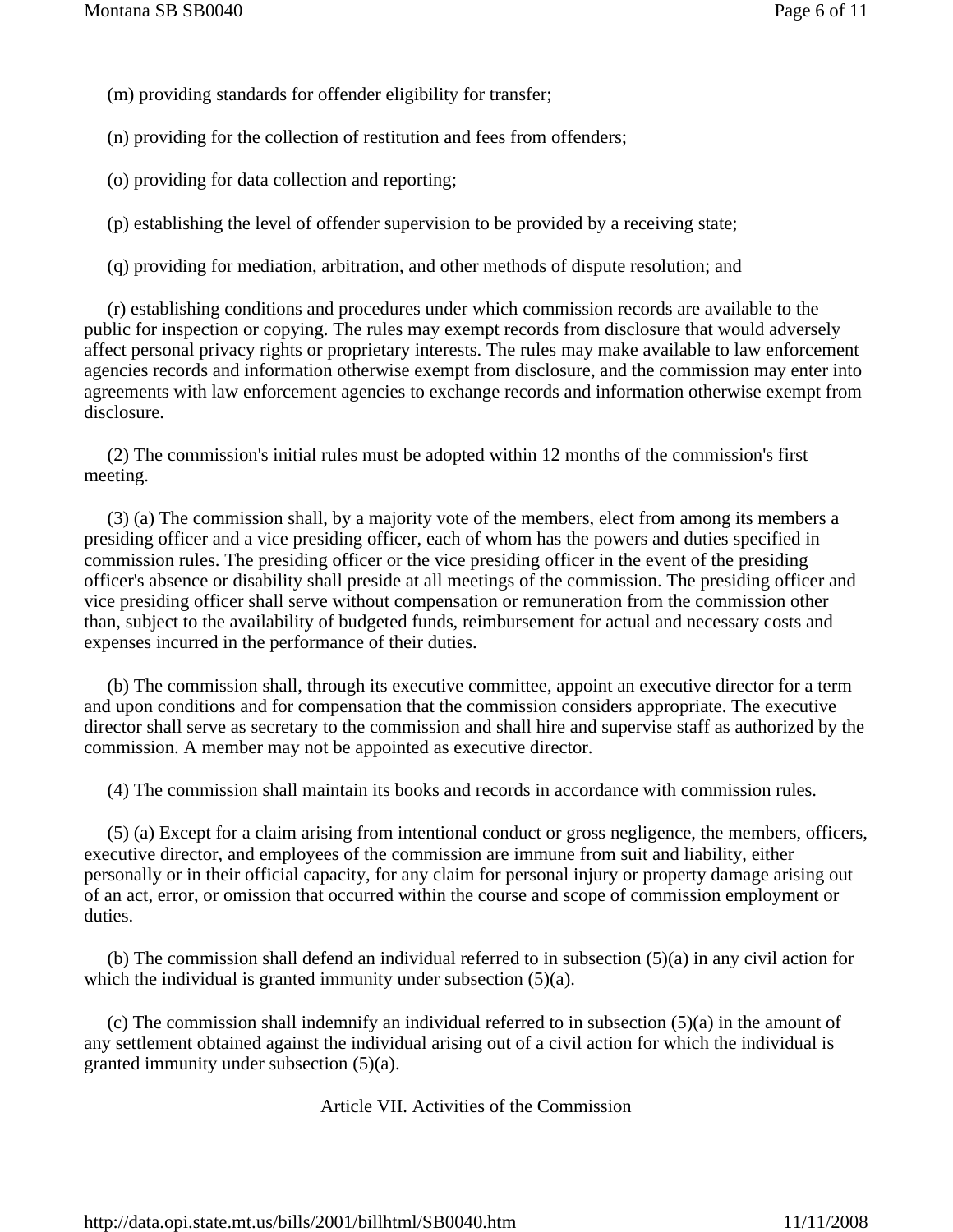(1) The commission may take actions that are consistent with the provisions of this compact.

 (2) Except as otherwise provided in this compact and unless a greater percentage is required by commission rule, the commission may act at a commission meeting by an affirmative vote of a majority of the members present.

 (3) Each member of the commission may cast a vote and participate in the business and affairs of the commission. A member shall vote in person on behalf of the member's state and may not delegate a vote to another member, except that a state council may appoint another individual, in the absence of the member from that state, to cast a vote on behalf of the member at a specified meeting. The commission's rules may provide for members' participation in meetings by telephone or other means of telecommunication or electronic communication. Voting conducted by telephone or other means of telecommunication or electronic communication is subject to the quorum and majority vote requirements of meetings at which members are present in person.

 (4) The commission shall meet at least once during each calendar year. The presiding officer may call additional meetings at any time and shall call a meeting upon the request of a majority of the members.

 (5) Except as otherwise provided in this compact or commission rule, public notice must be given of all meetings and all meetings are open to the public. Commission rules closing meetings must be consistent with the principles contained in 5 U.S.C. 552(b). The commission or any committee may close a meeting if it determines by a two-thirds vote that an open meeting would be likely to:

(a) relate solely to the commission's internal personnel practices and procedures;

(b) disclose matters specifically exempted from disclosure by statute;

(c) disclose trade secrets or commercial or financial information that is privileged or confidential;

 (d) involve accusing an individual of a crime or formally censuring an individual or disclose information of a personal nature that would constitute a clearly unwarranted invasion of personal privacy;

(e) disclose investigatory records compiled for law enforcement purposes;

 (f) disclose information contained in or related to examination, operation, or condition reports prepared by, on behalf of, or for the commission with respect to a regulated entity for the purpose of regulation or supervision of the entity;

 (g) disclose information that would significantly endanger the life of an individual or the stability of a regulated entity; or

 (h) specifically relate to the commission's issuance of a subpoena or participation in a civil proceeding.

 (6) If a meeting is closed under this section, the commission's chief legal officer shall publicly certify that in the officer's opinion, the meeting was properly closed to the public, stating the grounds under subsection  $(5)$  for closure of the meeting.

(7) The commission shall keep minutes that fully and clearly describe all matters discussed in a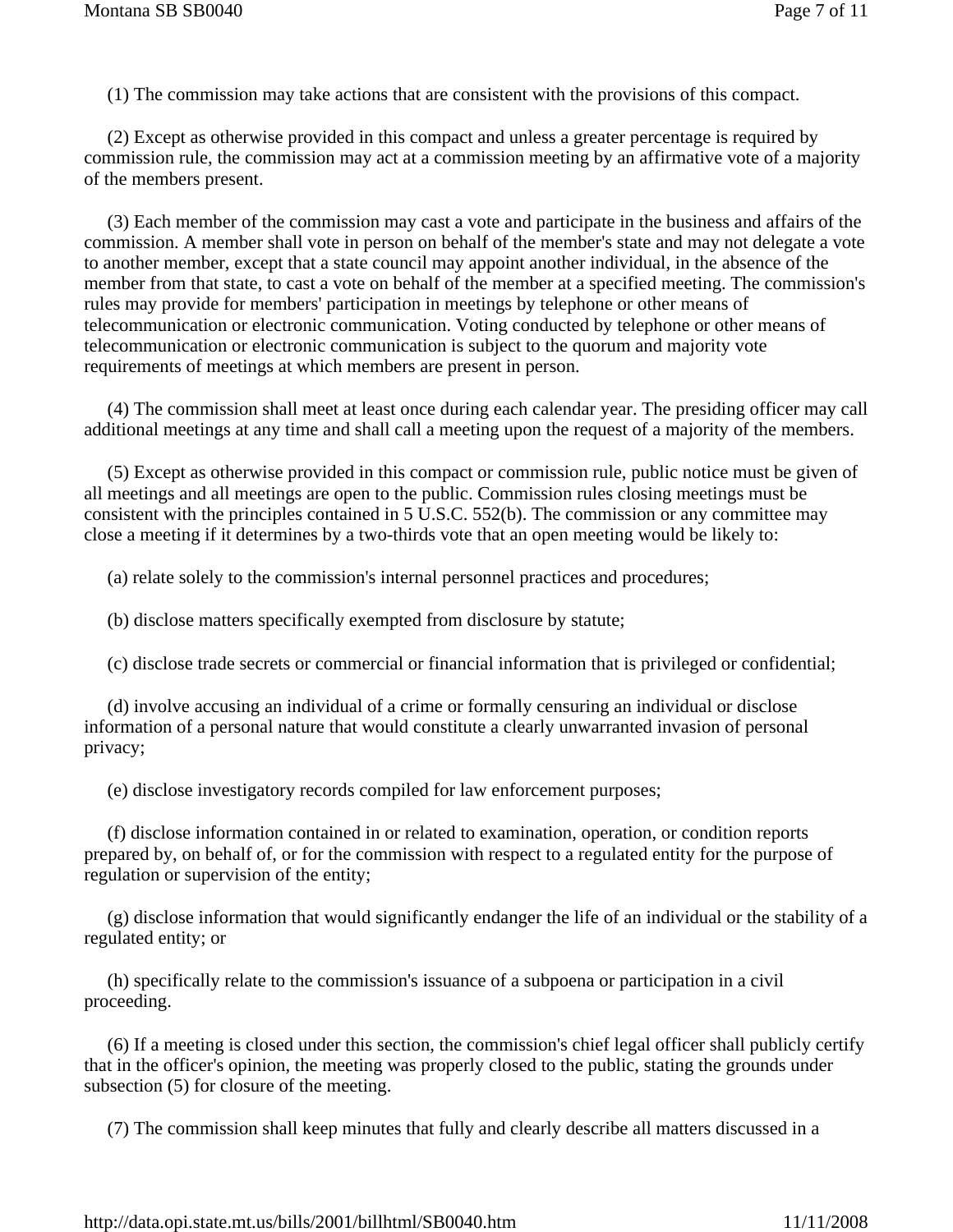meeting, actions taken, and the reasons for each action, including a description of each of the views expressed on any item and the roll call or other vote on each action. Any document considered in connection with any action must be included in the minutes or identified in the minutes in a manner reasonably allowing a person to obtain a copy of the document.

 (8) The commission shall collect standardized data, as provided in its rules, concerning the interstate movement of offenders. The rules must specify the data to be collected, the means of collection, and data exchange and reporting requirements.

#### Article VIII. Rulemaking Functions of the Commission

 (1) Commission rulemaking must conform to rulemaking criteria contained in this compact and commission rules and must substantially conform to the principles of the federal Administrative Procedure Act and the Federal Advisory Committee Act.

 (2) A rule proposed or adopted by the commission is not binding on this state unless adopted by the department.

 (3) Upon determination by the commission that an emergency exists, it may promulgate an emergency rule that becomes effective immediately upon adoption. The rule does not bind this state unless the department adopts it as an emergency rule of this state. The commission's emergency rule is effective for 90 days, but the commission may adopt the same rule using the principles referred to in subsection  $(1)$ .

#### Article IX. Judicial and Administrative Proceedings

#### Affecting Compact

 The courts and executive agencies in each compacting state may enforce this compact and take any action allowed by this compact or other law and necessary and appropriate to effectuate the compact's purposes and intent. In any judicial or administrative proceeding in a compacting state pertaining to the subject matter of this compact that may affect the powers, responsibilities, or actions of the commission, the commission must be given a copy of any process served within the time for service on the party or parties served and may intervene in the proceeding.

#### Article X. Finance

 (1) The commission shall pay or provide for the payment of the reasonable expenses of its establishment, organization, and ongoing activities.

 (2) The commission shall levy an annual assessment on each compacting state to cover the cost of the internal operations and activities of the commission and its staff. The total aggregate annual assessment on the compact states combined must be allocated among those states based upon a formula contained in a commission rule, taking into consideration the population of each state and the volume of interstate movement of offenders in each state. Each state council shall present its state's annual assessment to its legislature for an appropriation funding that amount.

 (3) The commission may not incur a financial obligation prior to securing funds adequate to meet the obligation.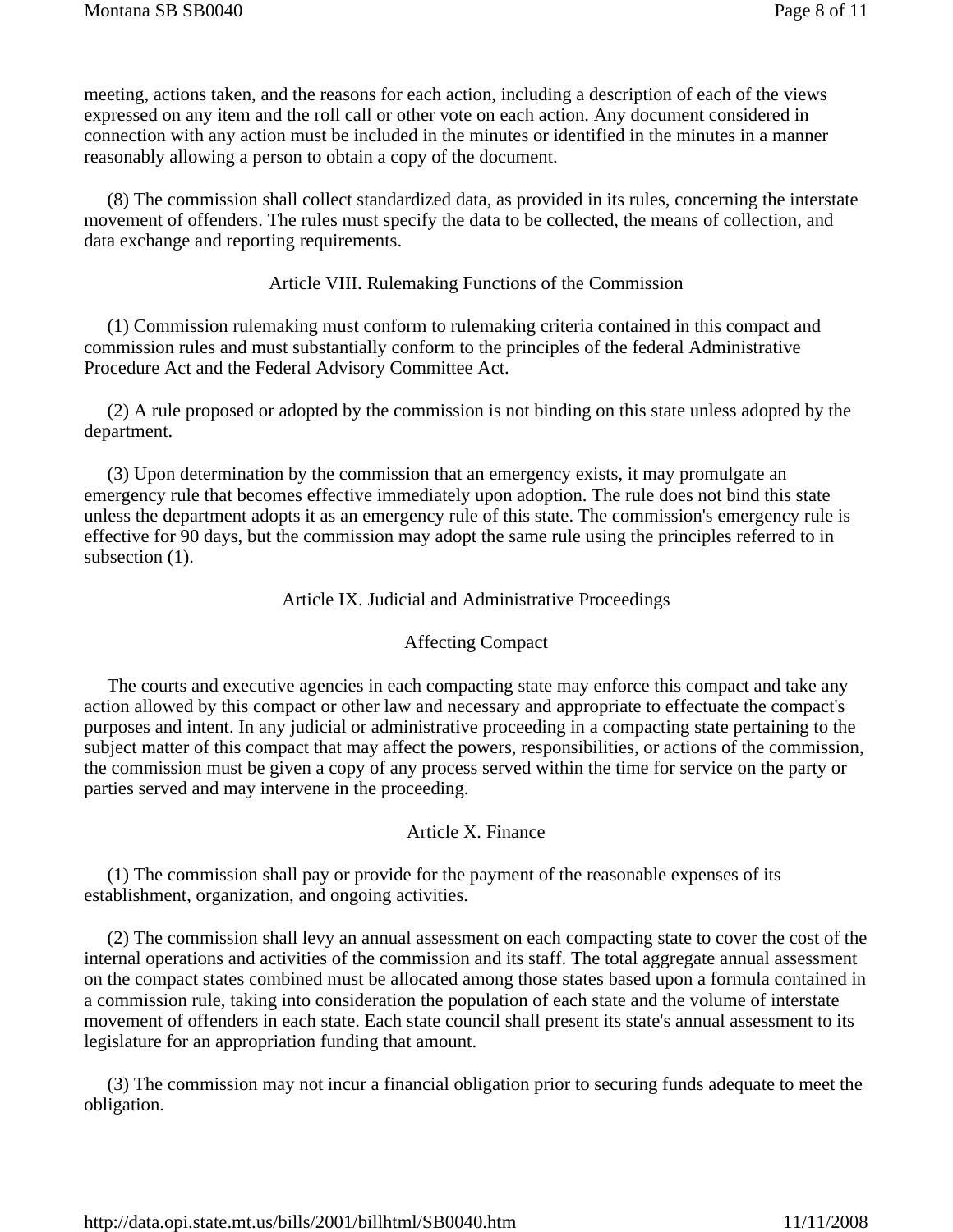(4) The commission shall keep accurate accounts of all receipts and disbursements. A commission rule must provide for an annual audit of the receipts and disbursements by a certified or licensed public accountant, and the audit report must be included in the commission's annual report.

Article XI. Effective Date of Compact and Amendments

 (1) This compact is effective and binding upon the later of July 1, 2001, or the enactment of the compact into law by 35 states. After that date, the compact is effective as to and binding upon a state upon enactment of the compact into law by that state.

 (2) Amendments to the compact may be proposed by the commission for enactment by the compacting states. An amendment is effective upon enactment into law by unanimous consent of the compacting states.

Article XII. Withdrawal, Default, Termination, and Judicial Enforcement

 (1) (a) A compacting state may withdraw from the compact by enacting a statute specifically repealing the statute that enacted the compact into law.

(b) The effective date of withdrawal is the effective date of the repeal.

 (c) A compact administrator shall immediately notify the presiding officer of the commission in writing upon the introduction of legislation for the repeal of this compact. The commission shall notify the other compacting states of the intent to withdraw within 60 days of the commission's receipt of the notice.

 (d) A withdrawing state is responsible for all assessments, obligations, and liabilities incurred through the effective date of withdrawal, including obligations the performance of which extends beyond the effective date of withdrawal.

 (2) (a) If the commission determines that a compacting state has defaulted in the performance of its obligations or responsibilities under this compact, the commission may, as provided in commission rules, impose one or more of the following penalties:

(i) reasonable fines, fees, and costs;

(ii) remedial training and technical assistance as directed by the commission;

 (iii) suspension or termination of participation in the compact. Suspension or termination may be imposed only after all other reasonable means of securing compliance have been exhausted. The commission shall give immediate notice of suspension or termination to the governor, the chief justice, the majority and minority leaders of each house of the legislature, and the state council.

 (b) The commission shall immediately notify the defaulting state in writing of any other penalty imposed by the commission. The commission shall stipulate the conditions and the time period for the state to cure its default. If the state fails to cure the default under the conditions or within the time period specified by the commission and the penalty imposed was not suspension or termination of participation in the compact, the commission may suspend or terminate participation in the compact.

(c) A defaulting state is responsible for all assessments, obligations, and liabilities incurred through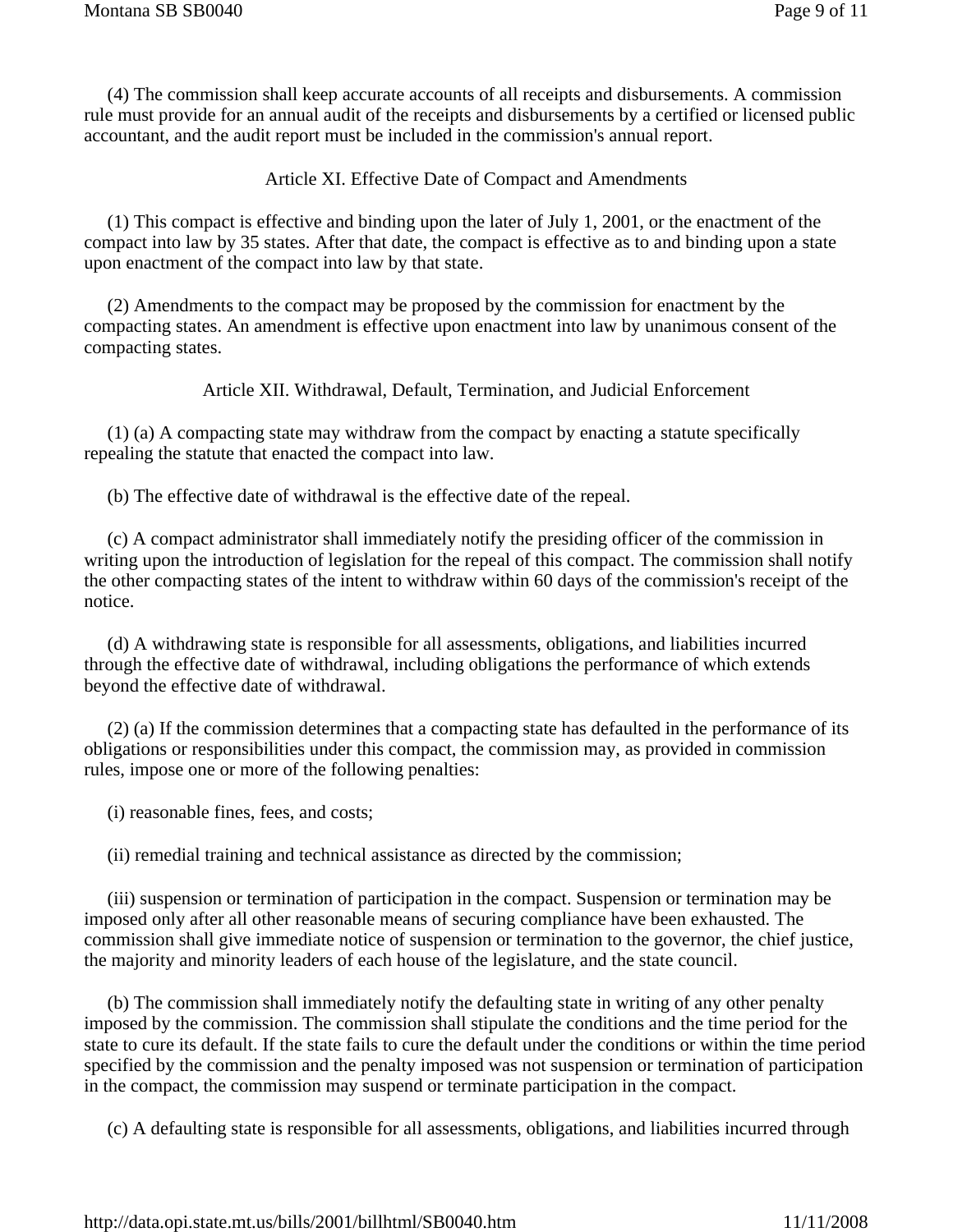the effective date of a suspension or termination of participation, including obligations the performance of which extends beyond the effective date of the suspension or termination.

 (d) The commission may not assume any assessments, obligations, or liabilities of a defaulting state except as agreed upon between the commission and the defaulting state. Reinstatement following a suspension or termination of participation in the compact must be by commission approval as provided in the commission's rules.

 (3) The commission may, by a majority vote of the members, initiate legal action in the United States District Court for the District of Columbia or, at the discretion of the commission, in the federal district where the commission has its offices against a compacting state in default to enforce compliance with the provisions of the compact or applicable rules. The prevailing party is entitled to all costs of litigation, including reasonable attorney fees.

 (4) (a) The compact is dissolved effective upon the date that membership in the compact is reduced to one state because of withdrawals and terminations of participation.

 (b) Upon dissolution of the compact, the compact is null and of no further force or effect, except that the business and affairs of the commission must be settled and any surplus funds must be distributed in accordance with applicable rules.

Article XIII. Severability and Construction

 (1) The provisions of this compact are severable, and if a provision is invalid, the remaining provisions remain valid.

(2) This compact must be liberally constructed to effectuate its purposes.

#### Article XIV. Advisory Opinions

 Upon the request of a party to a conflict over the meaning or interpretation of a commission action and upon a majority vote of the compacting states, the commission may issue an advisory opinion regarding the meaning or interpretation.

 **Section 2. Repealer.** Sections 46-23-1101, 46-23-1102, 46-23-1103, 46-23-1104, 46-23-1105, and 46-23-1106, MCA, are repealed.

**Section 3. Codification instruction.** [Section 1] is intended to be codified as an integral part of Title 46, chapter 23, part 11, and the provisions of Title 46 apply to [section 1].

**Section 4. Two-thirds vote required.** Because Article VI (5)(a) of [section 1] limits governmental liability, Article II, section 18, of the Montana constitution requires a vote of two-thirds of the members of each house of the legislature for passage.